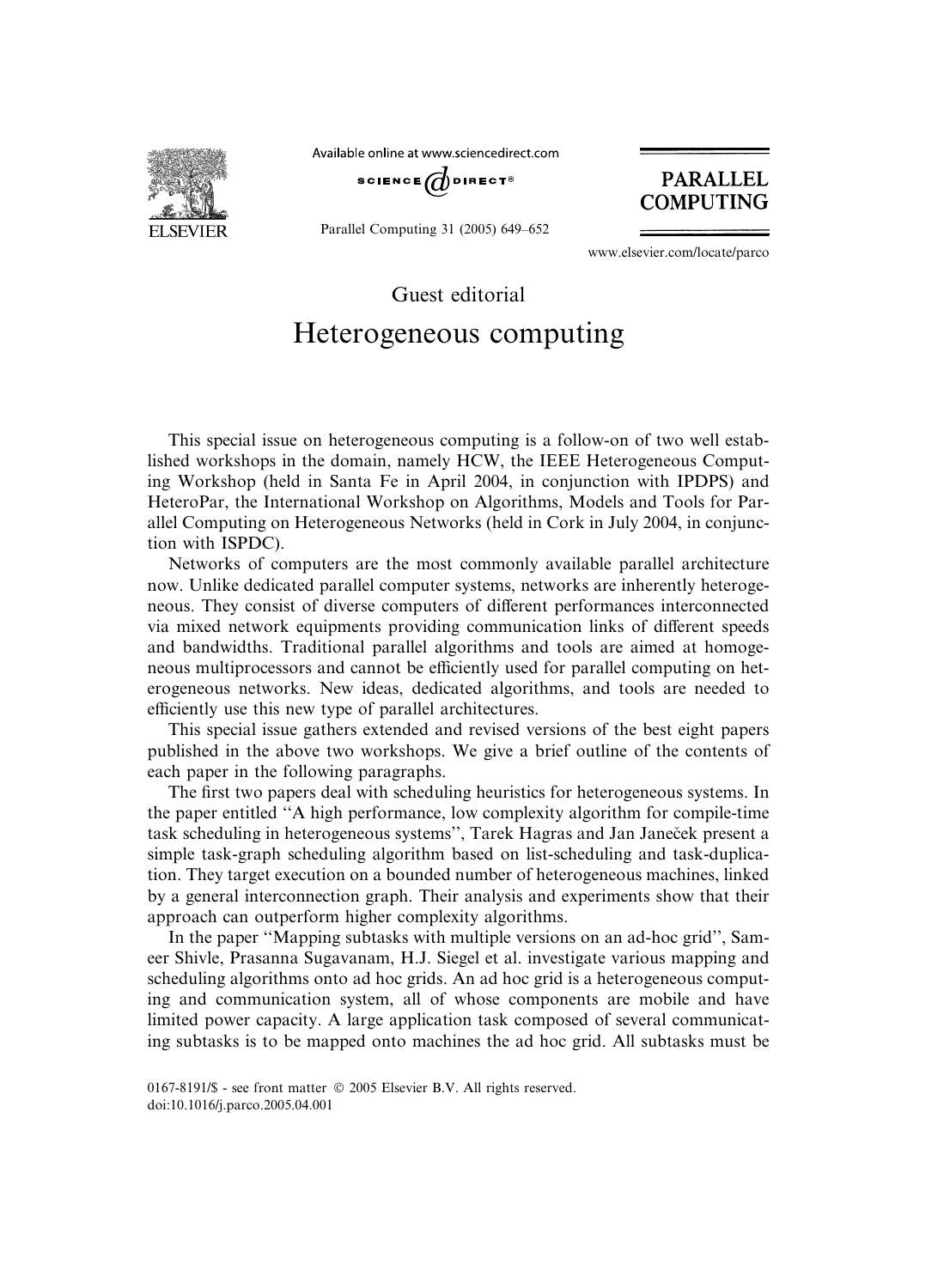executed, either in their full version, or in a degraded version which utilizes only a fraction of the resources that the full version requires, and produces only a fraction of the data output for the subsequent children subtasks. Thus, the degraded versions represent a reduced capability of lesser overall value, while consuming fewer resources. The goal is to assign resources so that the application meets an execution time constraint and the battery energy constraint, while minimizing the number of degraded versions used.

The next two papers are devoted to algorithmic issues. Parallel algorithms for traditional homogeneous distributed memory multiprocessors are designed to evenly load their processors. One process per processor is a typical configuration providing top performance for such parallel systems. There are two main approaches to parallel scientific programming for heterogeneous clusters. The first one is to modify the homogeneous parallel algorithm in order to load heterogeneous processors in proportion to their speed, still assuming the one-process-per-processor configuration of the parallel program. The other approach is to use the same homogeneous algorithm but run multiple processes per processor to try and balance the load of the processors this way. The paper ''Optimizing the configuration of a heterogeneous cluster with multiprocessing and execution-time estimation'' by Yoshinori Kishimoto and Shiuchi Ichikawa presents a case study applying the second approach to optimizing the execution of the High Performance Linpack benchmark on two heterogeneous clusters. The authors suggest performance models of execution of this application on a heterogeneous cluster and use the models to select the optimal subset of processors and determine the optimal number of processes running on each processor.

Javier Cuenca, Domingo Giménez and Juan-Pedro Martínez investigate the same approach in the paper ''Heuristics for work distribution of a homogeneous parallel dynamic programming scheme on heterogeneous systems''. The authors analyze how to adapt an application implementing a homogeneous parallel dynamic programming algorithm for efficient execution on a heterogeneous cluster. The application used in the paper solves the ''coin problem''. The authors suggest a performance model of the application in the form of function of the problem size, the parameters of the executing heterogeneous cluster and the parameters of the algorithm. It is assumed that the parameters of the model can be accurately estimated at runtime. Based on the estimation of the parameters, the application selects at runtime the optimal number of processes, the processors to use and the optimal mapping of the processes to the processors.

Instead of considering static scheduling and mapping techniques as in the previous papers, the next two papers address dynamic load balancing strategies. The paper ''Design and implementation of a novel dynamic load balancing library for cluster computing" by Ioana Banicescu, Ricolindo L. Cariño, Jaderick P. Pabico and Mahadevan Balasubramaniam considers dynamic load balancing for applications with computationally intensive parallel loops. For such applications, dynamic load balancing allows to respond to variations in the system characteristics. Advanced dynamic load balancing algorithms are far from trivial to design and implement. Therefore, a library implementing the algorithms can be useful for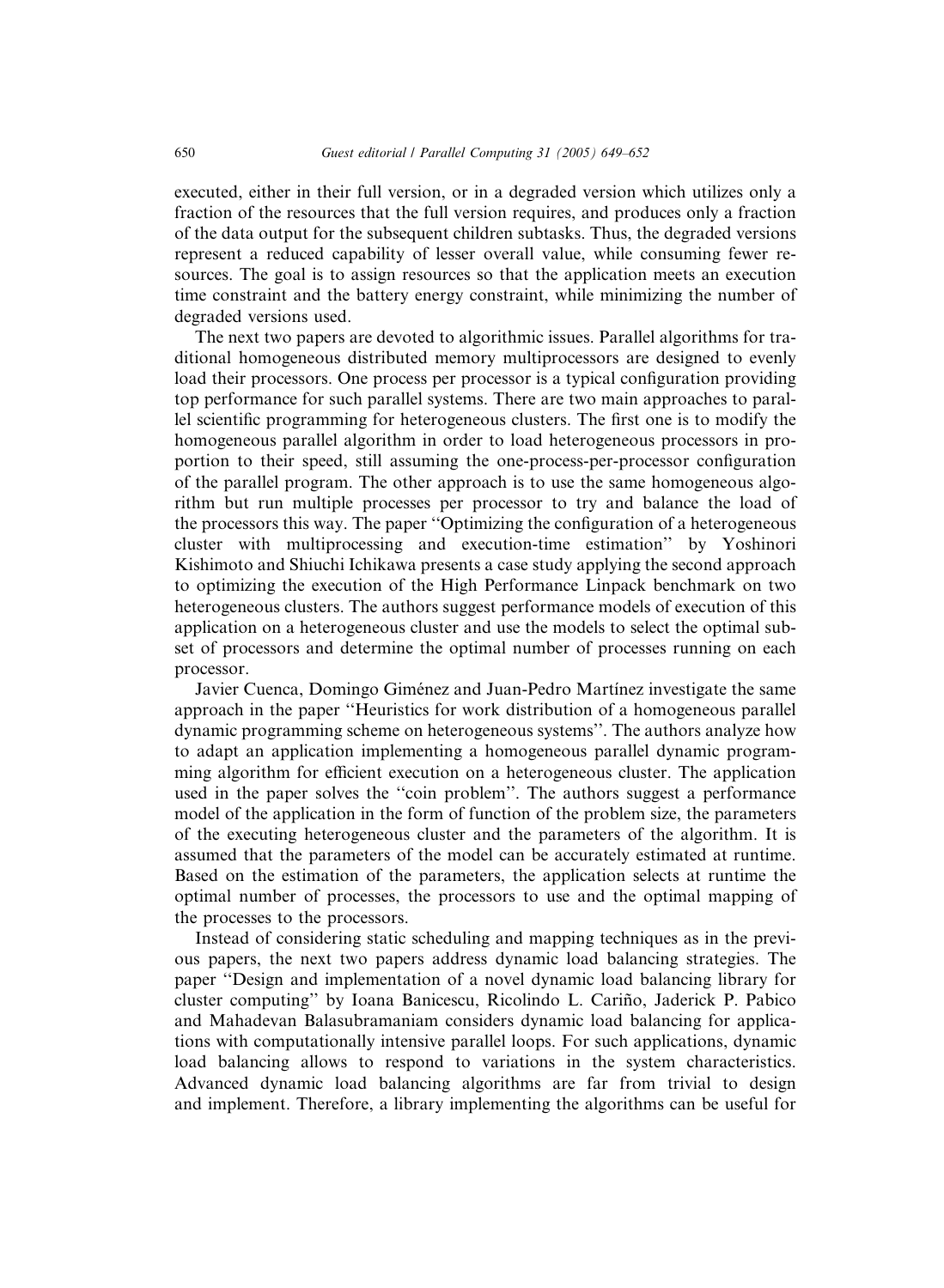application developers. The paper presents such a library and its integration with a runtime system supporting object migration. The library provides a number of dynamic loop scheduling algorithms based on probabilistic analysis and has an open architecture.

There are two kinds of parallel systems: (i) capability based, aimed at minimizing the completion time of one big job, and (ii) capacity based, aimed at maximizing the number of completions of small jobs within a given time. Heterogeneous computing systems are an attractive platform for both capability and capacity computing. While the previous paper addressed capability based computing, the paper ''Dynamic task scheduling for irregular network topologies'', by M-Tahar Kechadi and Ilias K. Savvas, considers capacity based computing on a heterogeneous network and discusses a dynamic load balancing technique based on the ''divide and conquer'' paradigm. The goal of the technique is to minimize the response time of different active tasks in the heterogeneous computing system. It consists of two steps. At the first step, the heterogeneous computing system with irregular topology is considered as a multidimensional hyper-grid. At the second step, the tasks are distributed between nodes of the hyper-grid, dealing with one dimension at a time, and each hyper-grid balances load between its hyper-nodes.

The paper ''Latency tolerance through parallelization of time in scientific applications'', by Ashok Srinivasan and Namas Chandra, investigates the simulation of the molecular dynamics of nano-materials. The authors suggest an original guided simulation technique, while amounts to re-injecting the outcome of old simulations to help predict the current results. Although the simulations reported in the paper do not involve different-speed processors, the algorithm is inherently fault-tolerant, thereby opening a very interesting research perspective for heterogeneous computing platforms.

Finally, the last paper, ''Workflow management and resource discovery for an intelligent grid'' by Han Yu, Xin Bai and Dan C. Marinescu, provides a longer-term perspective on computational grids, which will (eventually) allow for a transparent access to heterogeneous computing resources distributed over a global network. Different grid architectures are proposed and investigated in search for the one that would be serving the best to the needs of end users. The authors mainly focus on two issues: (i) coordinated execution of computational tasks of the grid application, and (ii) locating computing resources needed for the execution.

We hope that these papers will provide an useful snapshot of current research trends in the field of heterogeneous clusters and grids. We would like to thank all the authors for their timely contributions, and all the reviewers for their time and efforts.

> Alexey Kalinov Institue for System Programming Russain Academy of Sciences B. Kommunisticheskaya, 25, 109004 Moscow, Russia